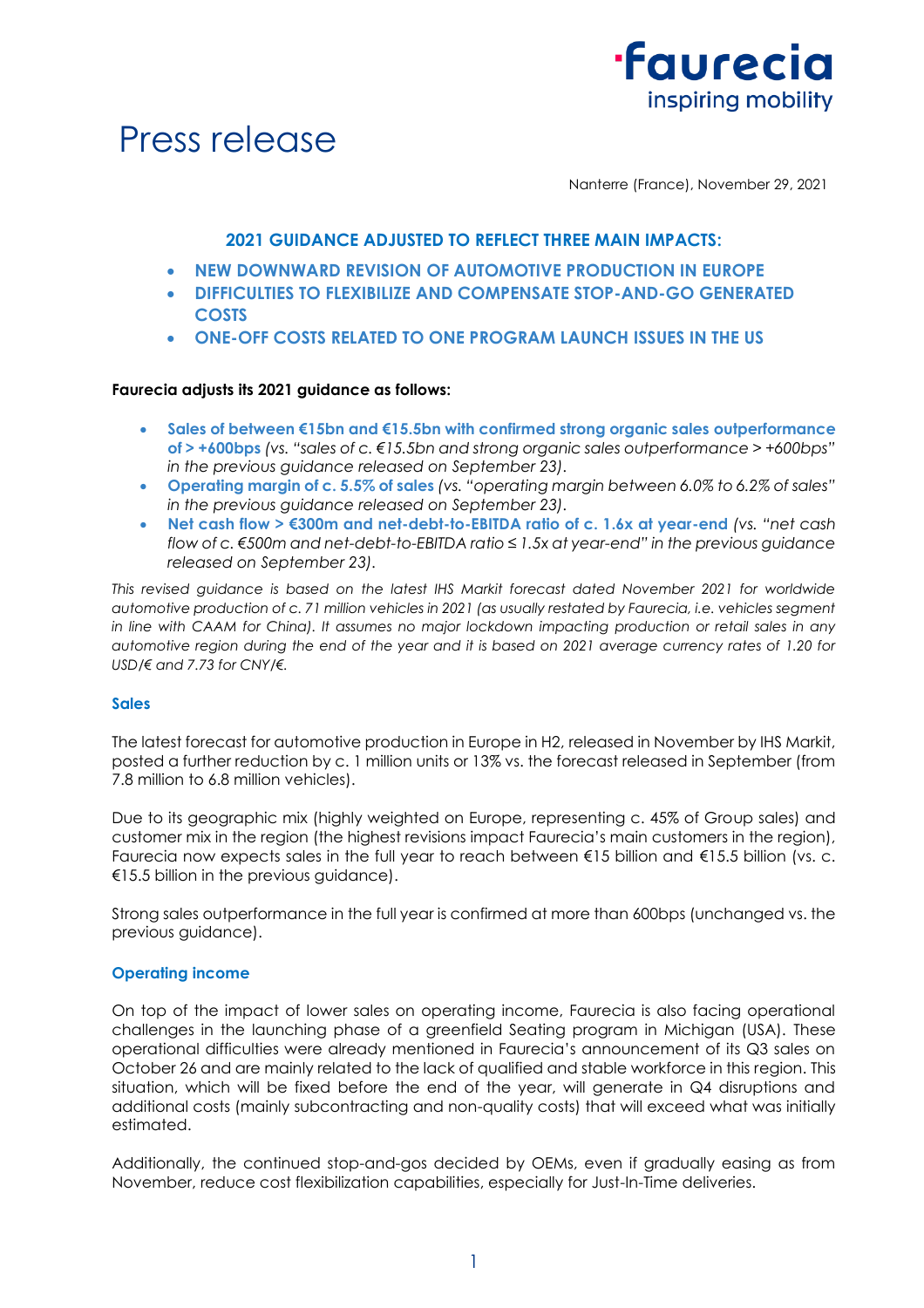# Press release



Faurecia now expects operating margin of c. 5.5% of sales (vs. 6.0% to 6.2% of sales in the previous guidance).

# **Net cash flow**

The adjustment of net cash flow results from the above-mentioned impacts on operating income, thus on EBITDA, but also from working capital at year-end.

Working capital is impacted by the continued stop-and-gos decided by OEMs that prevent an as efficient inventory management as planned and by lower sales volumes in the last three months that mechanically reduce cash collection from customers before year-end.

Faurecia now expects net cash flow of more than €300 million (vs. c. €500 million in the previous guidance) and net-debt-to-EBITDA ratio of c. 1.6x at year-end (vs.  $\leq$  1.5x at year-end in the previous guidance).

# **As regards 2022**

Faurecia will release detailed FY2022 guidance (stand-alone) on February 21, 2022, when it announces its FY2021 results; by this date, the Hella deal should be closed or near to be closed.

**A conference call for financial analysts and media will be held today at 8:00am (Paris time).** 

#### **Dial-in numbers:**

- France: +33 (0) 1 70 73 27 27
- $\bullet$  UK:  $+44$  (0) 203 009 5710
- USA: +1 917 720 0178

No access code needed.

The conference call may also be followed at the following link: **<https://edge.media-server.com/mmc/p/8az8syo3>**

A replay will be available as soon as possible after the call.

#### **Calendar**

**February 21, 2022:** FY 2021 results (before market hours)

## **Contacts**

**Press** Victoria CHANIAL EVP Group Communications Tel: +33 (0)1 72 36 72 58 victoria.chanial@faurecia.com

## **Analysts/Investors**

Marc MAILLET Head of Investor Relations Tel: +33 (0)1 72 36 75 70 [marc.maillet@faurecia.com](mailto:marc.maillet@faurecia.com) Eric FOHLEN-WEILL Corporate communications Director Tel: +33 (0)1 72 36 72 58 [eric.fohlen-weill@faurecia.com](mailto:eric.fohlen-weill@faurecia.com)

Matthieu FERNANDEZ Deputy Head of Investor Relations Tel: +33 (0)6 22 02 01 54 matthieu.fernandez@faurecia.com